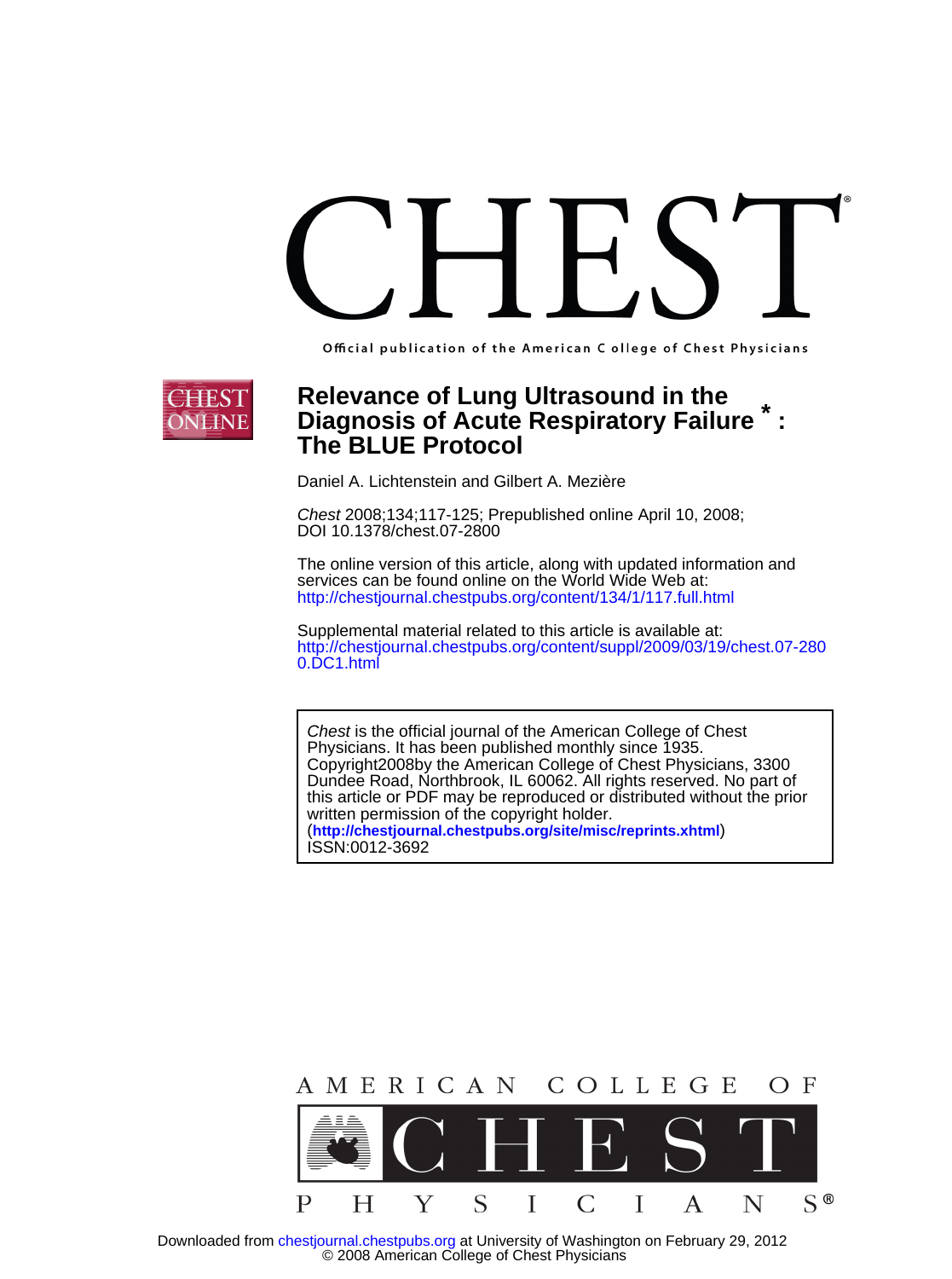# **Relevance of Lung Ultrasound in the Diagnosis of Acute Respiratory Failure\* The BLUE Protocol**

*Daniel A. Lichtenstein, MD, FCCP; and Gilbert A. Mezie`re, MD*

*Background:* **This study assesses the potential of lung ultrasonography to diagnose acute respiratory failure.**

*Methods:* **This observational study was conducted in university-affiliated teaching-hospital ICUs. We performed ultrasonography on consecutive patients admitted to the ICU with acute respiratory failure, comparing lung ultrasonography results on initial presentation with the final diagnosis by the ICU team. Uncertain diagnoses and rare causes (frequency < 2%) were excluded. We included 260 dyspneic patients with a definite diagnosis. Three items were assessed: artifacts (horizontal A lines or vertical B lines indicating interstitial syndrome), lung sliding, and alveolar consolidation and/or pleural effusion. Combined with venous analysis, these items were grouped to assess ultrasound profiles.**

*Results:* **Predominant A lines plus lung sliding indicated asthma (n 34) or COPD (n 49) with 89% sensitivity and 97% specificity. Multiple anterior diffuse B lines with lung sliding indicated pulmonary edema (n 64) with 97% sensitivity and 95% specificity. A normal anterior profile plus deep venous thrombosis indicated pulmonary embolism (n 21) with 81% sensitivity and 99% specificity. Anterior absent lung sliding plus A lines plus lung point indicated pneumothorax (n 9) with 81% sensitivity and 100% specificity. Anterior alveolar consolidations, anterior diffuse B lines with abolished lung sliding, anterior asymmetric interstitial patterns, posterior consolidations or effusions without anterior diffuse B lines indicated pneumonia (n 83) with 89% sensitivity and 94% specificity. The use of these profiles would have provided correct diagnoses in 90.5% of cases.**

*Conclusions:* **Lung ultrasound can help the clinician make a rapid diagnosis in patients with acute respiratory failure, thus meeting the priority objective of saving time.**

*(CHEST 2008; 134:117–125)*

**Key words:** chest ultrasonography; COPD; ICU; interstitial syndrome; lung, ultrasound diagnosis; pneumothorax; pulmonary edema; respiratory failure

**Abbreviations:** BLUE = Bedside Lung Ultrasound in Emergency; PLAPS = posterolateral alveolar and/or pleural syndrome

cute respiratory failure is one of the most distressing situations for the patient. Emergency cases do not always present in conditions that are ideal for

immediate diagnosis, which sometimes compromises outcome.1–3 Physical examination and bedside radiography are imperfect,<sup>4,5</sup> resulting in a need for sophisticated test results that delay management.

Ultrasound has long shown its utility for plain organs.6 Although the lung has traditionally been excluded from its repertoire,<sup>7</sup> studies have proven that this belief was unfounded.8 Since 1989 in our ICU, using devoted logistics,<sup>9</sup> the concept of wholebody ultrasound was developed and extended to the lungs for managing critical situations.10,11 Lung ultrasonography is becoming a standard tool in critical care. Accurate bedside detection of thoracic disorders should help diagnose acute respiratory failure.12 This study examines this potential, as discussed previously.13

<sup>\*</sup>From the Service de Réanimation Médicale (Dr. Lichtenstein), Hôpital Ambroise-Paré, F-92 Boulogne, Paris-Ouest; and Service de Réanimation Polyvalente (Dr. Mezière), Centre Hospitalier, F-92 Saint-Cloud, Paris-Ouest, France.

This work was presented partly at the twenty-third ISICEM, Brussels, March 30, 2003.

The authors have no conflicts of interest to disclose.

Manuscript received November 17, 2007; revision accepted February 16, 2008.

Reproduction of this article is prohibited without written permission from the American College of Chest Physicians (www.chestjournal. org/misc/reprints.shtml).

*Correspondence to: Daniel A. Lichtenstein, MD, FCCP, Service* de Réanimation Médicale, Hôpital Ambroise-Paré, F-92100 Bou*logne, Faculte´ Paris-Ouest, France; e-mail: dlicht@free.fr* **DOI: 10.1378/chest.07-2800**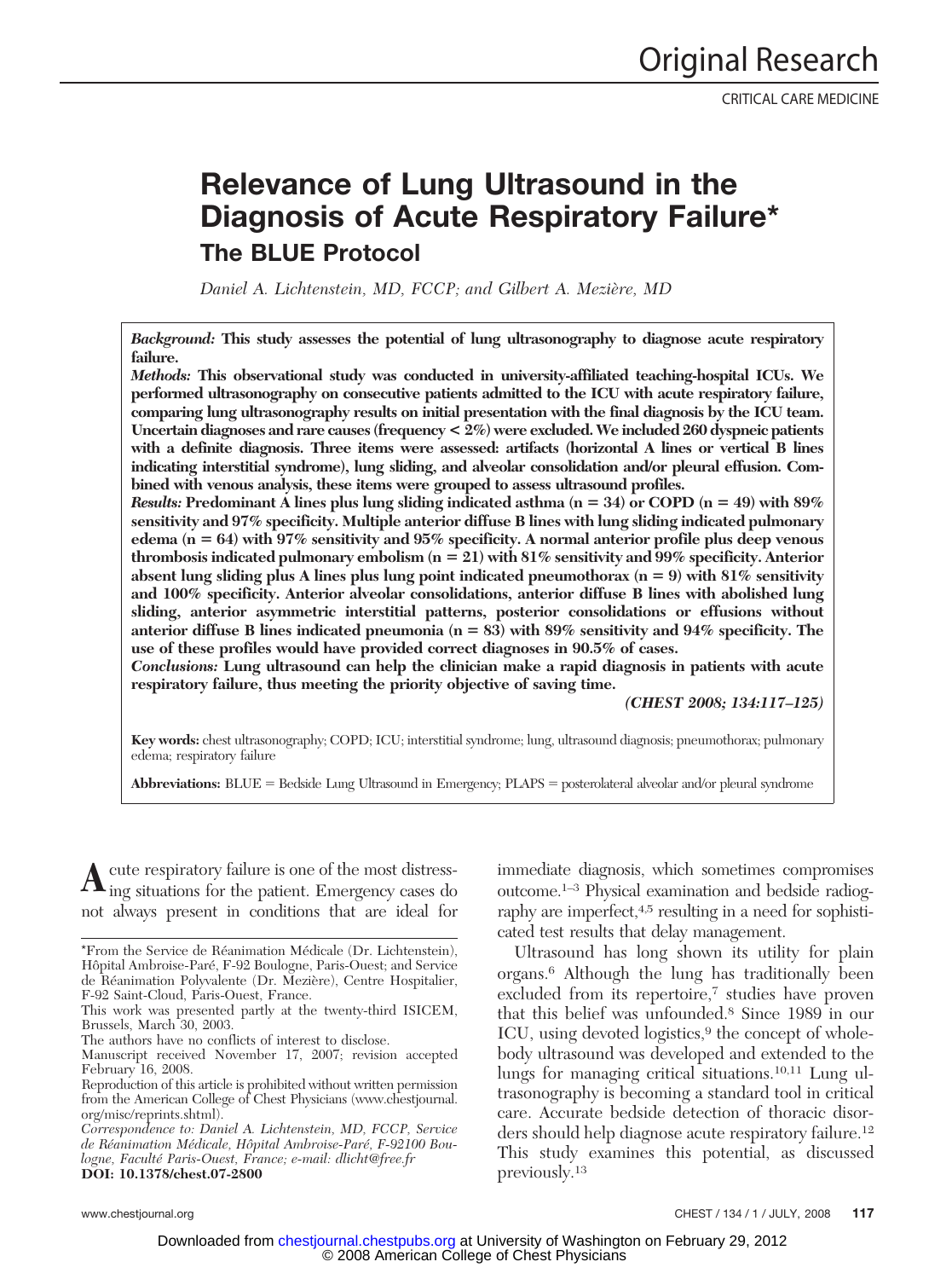**Table 1—***Final Diagnoses and Methods of Diagnosis*

| Diagnoses                                                                            | Methods                                                                                                                                                                                                                                                                                                                                                                                  |  |  |  |  |  |  |  |
|--------------------------------------------------------------------------------------|------------------------------------------------------------------------------------------------------------------------------------------------------------------------------------------------------------------------------------------------------------------------------------------------------------------------------------------------------------------------------------------|--|--|--|--|--|--|--|
| For all patients                                                                     | History, clinical examination, radiography read by radiologists, CT when available $(n = 38)$ ,<br>favorable clinical progression under treatment, and:                                                                                                                                                                                                                                  |  |  |  |  |  |  |  |
| Cardiogenic pulmonary edema<br>(referred to as <i>pulmonary</i><br>edema) $[n = 64]$ | Evaluation of cardiac function using echocardiography, functional tests, and American Heart<br>Association recommendations                                                                                                                                                                                                                                                               |  |  |  |  |  |  |  |
| Pneumonia ( $n = 83$ )                                                               | Infectious profile, radiologic asymmetry, microorganism isolated (blood, invasive tests), recovery with<br>antibiotics. Included were infectious, aspiration, community, or hospital-acquired pneumonia.<br>Pneumonia complicating chronic respiratory disease was classified as pneumonia. Beginning ARDS ( $n = 7$ )<br>and massive at electasis $(n = 1)$ were included in this group |  |  |  |  |  |  |  |
| Decompensated chronic respiratory<br>disease (referred to as COPD)<br>$[n = 49]$     | Condition defined as exacerbation of chronic respiratory disease without pneumonia, pneumothorax,<br>pulmonary edema, pleurisy, or pulmonary embolism. COPD was confirmed by functional tests.<br>Patients with simple bronchial superinfection were classified in this case. COPD patients with<br>pneumonia, pneumothorax, etc, were first considered as pneumonia, pneumothorax, etc  |  |  |  |  |  |  |  |
| Acute asthma $(n = 34)$                                                              | History, responds to bronchodilator treatment                                                                                                                                                                                                                                                                                                                                            |  |  |  |  |  |  |  |
| Pulmonary embolism $(n = 21)$                                                        | Helical CT                                                                                                                                                                                                                                                                                                                                                                               |  |  |  |  |  |  |  |
| Pneumothorax ( $n = 9$ )                                                             | Radiography (CT if necessary)                                                                                                                                                                                                                                                                                                                                                            |  |  |  |  |  |  |  |
| Excluded patients                                                                    |                                                                                                                                                                                                                                                                                                                                                                                          |  |  |  |  |  |  |  |
| Rare $(< 2\%)$ causes $(n = 9)$                                                      | Chronic diffuse interstitial disease ( $n = 4$ ), massive pleural effusion ( $n = 3$ ), fat embolism ( $n = 1$ ),<br>tracheal stenosis ( $n = 1$ ). Note: no dyspnea due to pericardial effusion in this consecutive series                                                                                                                                                              |  |  |  |  |  |  |  |
| No final diagnosis $(n = 16)$                                                        | Unknown diagnosis at the end of hospitalization, progression preventing conclusions                                                                                                                                                                                                                                                                                                      |  |  |  |  |  |  |  |
| Several final diagnoses ( $n = 16$ )                                                 | Pulmonary edema plus pneumonia ( $n = 10$ ), pulmonary edema plus COPD ( $n = 3$ ), others ( $n = 3$ )                                                                                                                                                                                                                                                                                   |  |  |  |  |  |  |  |

### Materials and Methods

This was an observational study conducted in university-affiliated hospitals over 4 years investigating 301 consecutive adult patients with acute respiratory failure. The official diagnosis was established in the hospitalization report using standardized tests by the ICU staff and not including lung ultrasound data (Table 1). Sixteen patients never received a definite diagnosis, 16 patients had several official diagnoses, and 9 patients had rare *(ie, frequency*  $\lt 2\%$ ) diagnoses. To simplify this study, these patients were subsequently excluded (Table 1). Acute respiratory failure was defined based on the classical clinical and biological criteria for requiring admission to the ICU. All patients had an ultrasound test by investigators (D.L., G.M.) who did not participate in the patient's management, which was undertaken by other ICU members blinded to the ultrasound results. The ultrasound test was performed without interrupting management at the time of ICU admis $s$ ion (*ie*, within 20 min) and lasted  $\lt$  3 min. The internal review board of the hospital approved this study and waived the requirement for informed consent.

| Anterior Pattern             | Bilateral-Predominant<br>A Lines                                                                                  |          |                         |                | Bilateral-Predominant<br>$B + Lines$ |                |          | Alveolar<br>Consolidation |          |                | Predominant A Lines<br>on One Side, and<br>Predominant $B +$<br>Lines on Other Side |                |                |                | A Lines        |                |                        |
|------------------------------|-------------------------------------------------------------------------------------------------------------------|----------|-------------------------|----------------|--------------------------------------|----------------|----------|---------------------------|----------|----------------|-------------------------------------------------------------------------------------|----------------|----------------|----------------|----------------|----------------|------------------------|
| Lung sliding<br><b>PLAPS</b> | Yes                                                                                                               | Yes      | N <sub>0</sub>          | No             | Yes                                  | No             | Yes      | N <sub>0</sub>            | Yes      | N <sub>0</sub> | Yes                                                                                 | No             | Yes            | $^+$<br>No.    | Yes            | No             | plus lung point<br>Any |
| Pulmonary edema              | $\mathbf{2}$                                                                                                      | $\Omega$ | $\overline{0}$          | $\theta$       | $54^1$                               | 8              | $\theta$ | $\theta$                  | $\theta$ | $\overline{0}$ | $\theta$                                                                            | $\theta$       | $\overline{0}$ | $\overline{0}$ | $\theta$       | $\theta$       | $\theta$               |
| <b>COPD</b>                  | $\mathfrak{2}$                                                                                                    |          | 38                      | $\overline{4}$ | $\mathbf{2}$                         | $\mathbf{1}$   | $\theta$ | $\theta$                  | 1        | $\theta$       | $\theta$                                                                            | $\overline{0}$ | $\overline{0}$ | $\theta$       | $\theta$       | $\theta$       | $\Omega$               |
| Asthma                       |                                                                                                                   | $\Omega$ | 33 <sup>1</sup>         | $\theta$       | $\overline{0}$                       | $\Omega$       | $\theta$ | $\theta$                  | $\theta$ | $\overline{0}$ | $\overline{0}$                                                                      | $\overline{0}$ | $\overline{0}$ | $\overline{0}$ | $\Omega$       | $\overline{0}$ |                        |
| Pulmonary embolism           | 10 <sup>8</sup>                                                                                                   | $\Omega$ | 10 <sup>9</sup>         | $\overline{0}$ | $\overline{0}$                       | $\overline{0}$ | $\theta$ | $\theta$                  | $\theta$ | $\overline{0}$ | $1^{\rm o}$                                                                         | $\theta$       | $\overline{0}$ | $\overline{0}$ | $\theta$       | $\theta$       | 0                      |
| Pneumothorax                 | $\theta$                                                                                                          | $\Omega$ | $\overline{0}$          |                | $\overline{0}$                       | $\overline{0}$ | $\theta$ | $\theta$                  | $\theta$ | $\Omega$       | $\overline{0}$                                                                      | $\overline{0}$ | $\theta$       | $\overline{0}$ | $\Omega$       | $\overline{0}$ | 8                      |
| Pneumonia                    | 34                                                                                                                |          | 3                       | $\theta$       | 4                                    | $\mathfrak{2}$ | 9        | $\Omega$                  | 7        | $\mathfrak{2}$ | 9                                                                                   | $\theta$       | 7              | $\mathbf{1}$   | $\overline{4}$ | $\theta$       | $\theta$               |
|                              | A and A'<br>Normal<br>profile<br>profile,<br>and A'<br>plus<br>profile<br><b>PLAPS</b><br>without<br><b>PLAPS</b> |          | B' profile<br>B profile |                | C profile                            |                |          | A/B profile               |          |                | Pneumothorax<br>profile                                                             |                |                |                |                |                |                        |

**Table 2—***Comprehensive Results*\*

\*Exponent indicates No. of cases with venous thrombosis (datum without exponent means negative venous exploration).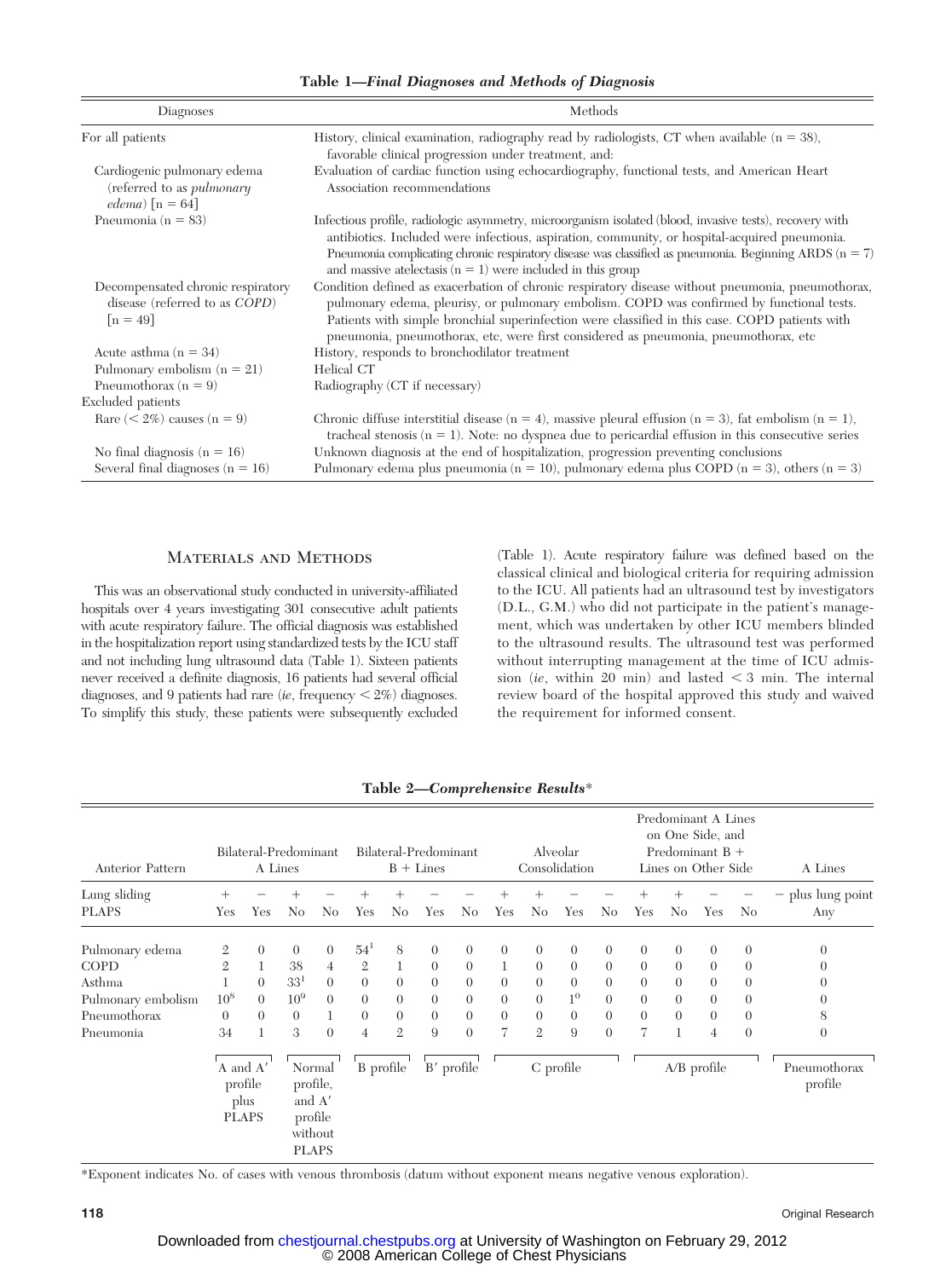

Figure 1. Ultrasound areas. Stage 1 defines the investigation of the anterior chest wall (zone 1) in a supine patient  $(1'$  in this semirecumbent patient). Stage 2 adds the lateral wall (zone 2) [left panel]. Stage 3 adds the posterolateral chest wall using a short probe, moving the patient only minimally (zone 3) [right panel]. Each wall is divided into upper and lower halves, resulting in six areas of investigation. Note the shape of the microconvex probe, which allows satisfactory analysis of the intercostal space, and satisfactorily controlled compression maneuvers at the veins investigated in this study: internal jugular, subclavian, iliofemoropopliteal veins, and as far as possible, inferior vena cava and calf veins.

#### *Ultrasound Approach*

Ultrasound was performed (Hitachi-405; Hitachi Medical; Tokyo, Japan) with a 5-MHz microconvex probe (Fig 1). Patients were investigated in a semirecumbent position, or were supine if intubated  $(n = 35)$ . Scans were longitudinal. The pleural line, sought between two rib shadows, indicates the pleural layers. The normal lung14 displays lung sliding, a movement in rhythm with respiration at the pleural line, indicating sliding of the visceral pleura against the



FIGURE 2. Normal lung surface. Longitudinal scan of an intercostal space. *Left panel*: Pleural line and A line (real-time). The pleural line is located 0.5 cm below the rib line in the adult. Its visible length between two ribs in the longitudinal scan is approximately 2 cm. The upper rib, pleural line, and lower rib (vertical arrows) outline a characteristic pattern called the bat sign. The horizontal lines arising from the pleural line (horizontal arrows) are separated by regular intervals that are equal to the distance between the skin and the pleural line. These were called A lines. A lines are usually large (see upper line) but can be shorter (lower line), which has no clinical significance. *Right panel*: M mode. An obvious difference appears on either side of the pleural line (arrow). The motionless superficial layers generate horizontal lines. Lung dynamics generate lung sliding (sandy pattern). This pattern is called the *seashore sign*.

parietal pleura,15 and A lines (Fig 2), these repetitive horizontal artifacts arising from the pleural line generated by subpleural air, which, either intraalveolar or pure (pneumothorax), blocks ultrasound waves. Normal interlobular septa are not detected. Three signs with dual answers were assessed, as follow.

*Artifact Analysis: A or B Lines:* The B line is the name given to an artifact with seven features: a hydroaeric comet-tail artifact; arising from the pleural line; hyperechoic; well defined; spreading up indefinitely; erasing A lines; and moving with lung sliding when lung sliding is present (Fig 3). It reflects the coexistence of elements with a major acoustic impedance gradient, such as fluid and air. Fluid at the subpleural interlobular septum surrounded by air-filled alveoli (*ie*, septal edema) fulfills this condition. Three or more B lines in a single view are called  $B +$  lines.  $B +$  lines indicate the subpleural part of interstitial syndrome.16 Other comet-tail artifacts can be seen; none has B line characteristics.14

*Lung Sliding: Present or Abolished:* Abolition (Fig 4) occurs when the visceral pleura does not slide against parietal pleura (inflammatory adherences, loss of lung expansion, atelectasis, apnea, chronic symphysis) or is separated (pneumothorax, pneumonectomy). If abolished lung sliding is associated with A lines, the search for pneumothorax is mandatory. The lung point is a specific sign of pneumothorax, alternating lung sliding and abolished lung sliding plus A lines at the same location.17

*Alveolar Consolidation and/or Pleural Effusion: Absent or Present:* Pleural effusion classically yields an anechoic-dependent pattern  $(Fig 5)$ ,<sup>18</sup> an inconstant criterion. The roughly quadrangular shape with a regular lower border (the visceral pleura, called the lung line) was required for the diagnosis. The inspiratory shift of the lung line toward the pleural line is called the sinusoid sign. The sensitivity of these signs is 92%, and specificity is  $97\%$ .<sup>5,19</sup> Alveolar consolidation<sup>20</sup> results in fluid-filled alveoli. The alveolar-interstitial interfaces generate reflections yielding a tissular pattern, absence of the lung line, absence of the sinusoid sign. Ultrasound sensitivity is 90%, and specificity is 98%.<sup>21</sup>



Figure 3. Interstitial syndrome. These vertical comet-tail artifacts arise strictly from the pleural line, are well defined (laserlike), hyperechoic, move with lung sliding, spread to the edge of the screen without fading, and erase A lines (dotted arrows indicate their theoretical location). This pattern defines B lines. Several B lines in a single view, reminiscent of a rocket at lift-off, are called lung rockets, or  $B +$  lines (featuring here, B3 lines). Diffuse lung rockets indicate interstitial syndrome. One or two B lines in a single view, referred to as the *b line*, have no pathologic significance. This patient had cardiogenic pulmonary edema.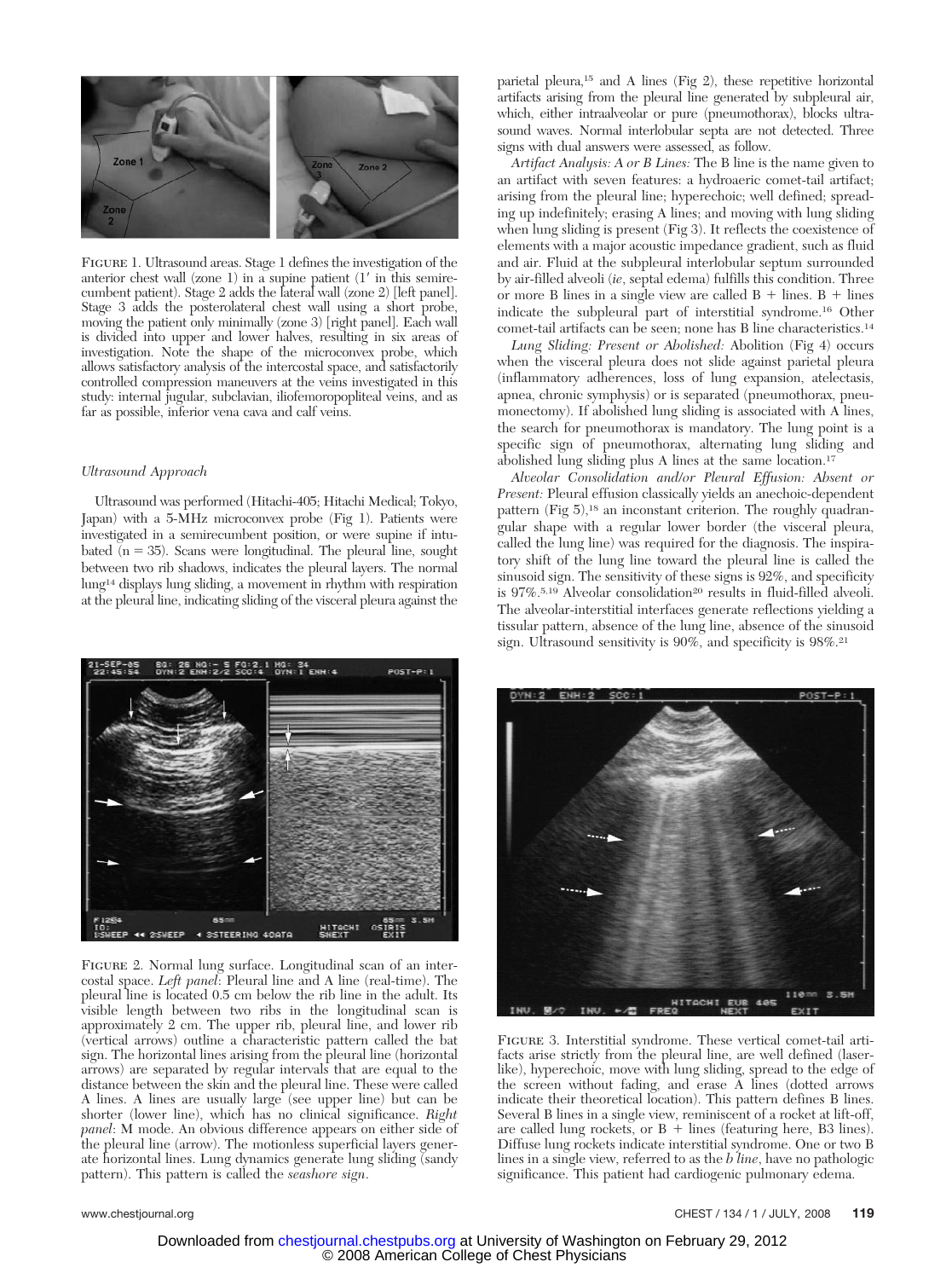

FIGURE 4. Pneumothorax. Left panel (real-time): one significant item is the complete absence of the B line. Lower arrows: A lines; upper arrow: pleural line. *Right panel* (M mode): this succession of horizontal lines indicates complete absence of dynamics at, and below, the pleural line (arrowheads). This pattern is called the stratosphere sign. The lung point (not featured here) confidently rules in the diagnosis.

Deep venous thrombosis was sought using the same probe.<sup>22</sup> Visualization of anatomic echoic intraluminal thrombosis or absence of compressibility was considered as a positive finding (Fig 1). An examination combined an anterior approach (analyzing artifacts, lung sliding, alveolar consolidation), a lateral subposterior search for posterolateral alveolar and/or pleural syndrome (PLAPS), and venous analysis.



FIGURE 5. Pleural effusion and alveolar consolidation; typical example of PLAPS. Left panel: real-time, stage 2. The quad sign: a pleural effusion on expiration (E) is delineated between the pleural line (upper white arrows) and the lung line, always regular, which indicates the visceral pleura (lower white arrows). The shred sign: a lower-lobe alveolar consolidation (LL) yields a tissular pattern, characteristically limited by the lung line (or the pleural line when there is no effusion) and in depth by an irregular border (black arrows), the shred line, as in connection with aerated lung. Below, air artifacts are displayed. Between consolidation and spleen (S) is the diaphragm, a basic landmark in stage 2. *Right panel*: time-motion demonstrates the sinusoid sign, a basic dynamic sign of pleural effusion. The sign will not be generated by alveolar consolidation, which behaves like a solid lesion.

#### *Study Design*

The signs observed in each disease were methodically collected; then the ultrasound data were compared with the diagnosis established by the ICU team.

#### **RESULTS**

This study included 260 patients with a definite diagnosis: 140 men and 120 women (mean age, 68 years; range, 22 to 91 years; SD, 16 years).

#### *Signs Observed*

*Pulmonary Edema:* Pulmonary edema was observed in 64 patients. Anterior-predominant bilateral  $B +$  lines were observed in 62 cases (diffuse in 59, predominant involvement of lower halves in 3). Anterior-predominant bilateral A lines were seen in two cases. Anterior lung sliding was always preserved. In 56 cases, PLAPS was detectable. One patient (with  $B +$  lines) had internal jugular vein thrombosis.

*COPD:* COPD was observed in 49 patients. In 38 cases, anterior-predominant bilateral A lines with lung sliding and no PLAPS were observed. In five cases, the same pattern with abolished lung sliding (without lung point) was seen. Anterior-predominant bilateral B lines were present in three cases, anterior consolidation in one. PLAPS was seen in six cases.

*Status Asthmaticus:* Status asthmaticus was observed in 34 patients. Asthma gave anterior-predominant A lines with lung sliding in all cases, posterior consolidation in one, and calf thrombosis in another.

*Pulmonary Embolism:* Pulmonary edema was observed in 21 patients. Twenty patients had anteriorpredominant A lines with lung sliding. One had anterior consolidation with absent lung sliding. PLAPS was found in 11 patients. Seventeen patients had venous thrombosis.

*Pneumothorax:* Pneumothorax was observed in nine patients. Abolished anterior lung sliding was associated with anterior-predominant A lines in all cases. Lateroposterior lung point was present in eight cases. PLAPS was found in five cases.

*Pneumonia:* Pneumonia was observed in 83 patients. In 75 cases, PLAPS was present. In six cases, an anterior-predominant bilateral  $B +$  pattern was associated with lung sliding (with PLAPS in four cases). In nine cases, anterior-predominant bilateral  $B +$  lines were associated with abolished lung sliding;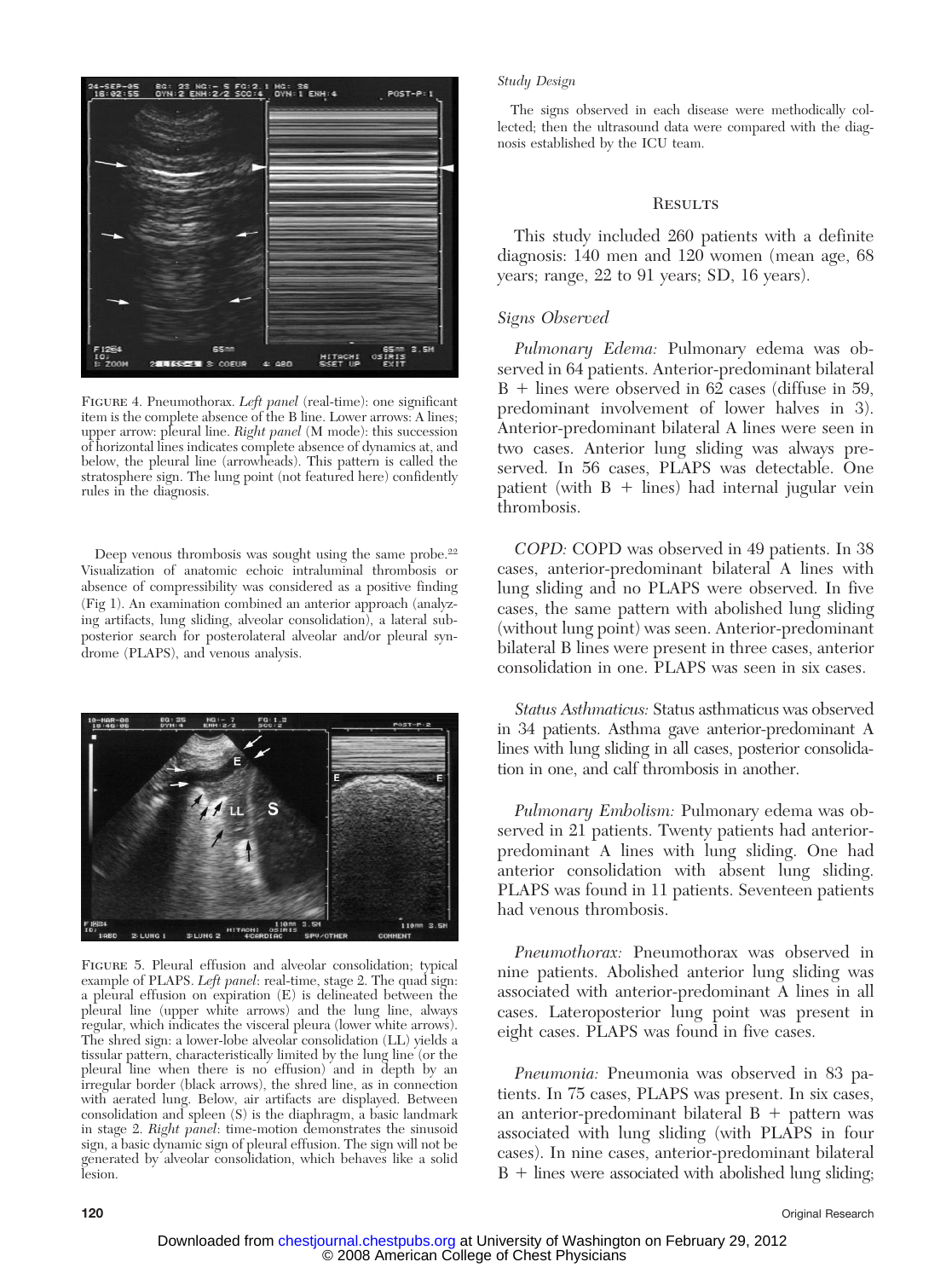**Table 3—***Combined Results*\*

| Diagnoses          | A Profile Plus PLAPS | Normal Profile, and A'<br>Profile Without PLAPS |          |    | B Profile B' Profile C Profile A/B Profile | Lung Point |
|--------------------|----------------------|-------------------------------------------------|----------|----|--------------------------------------------|------------|
| Pulmonary edema    |                      |                                                 | $62^{1}$ |    |                                            |            |
| COPD or asthma     |                      | 75'                                             |          |    |                                            |            |
| Pulmonary embolism | 10 <sup>5</sup>      | 10 <sup>5</sup>                                 |          |    |                                            |            |
| Pneumothorax       |                      |                                                 |          |    |                                            |            |
| Pneumonia          | 35                   |                                                 |          | 18 |                                            |            |

\*Exponents indicate No. of cases with venous thrombosis (datum without exponent means negative venous exploration). To simplify this Table, COPD and asthma are considered together; three columns in Table 2 were combined because analysis showed no loss in performance. One patient with pneumonia and the A' profile plus PLAPS was inserted in the A profile plus PLAPS column. The term *lung point* implies abolished anterior sliding associated with anterior A lines.

PLAPS was always associated. In 12 cases, anteriorpredominant  $B +$  lines in one lung coexisted with predominant A lines in the contralateral lung; PLAPS was seen in 11 cases. In 18 cases, anterior consolidations were observed; lung sliding was abolished in 9 of them; PLAPS was associated in 16 cases. In 34 cases, an anterior-predominant A pattern with lung sliding was associated with PLAPS. Lung sliding was abolished in 28 cases. Three patients had a normal examination.

# *Ultrasound Accuracy*

We retained characteristic combinations of signs that produced specificities  $> 90\%$  (Tables 3, 4). We suggest a practical nomenclature that avoids repetitive descriptions (Fig 6). The *A profile* designates anterior predominant bilateral A lines associated with lung sliding (with possible focalized B lines).

*The A' profile* is an A profile with abolished lung sliding and without lung point. The *B profile* designates anterior-predominant bilateral  $B +$  lines associated with lung sliding (with possible focalized A lines). *The B' profile* is a B profile with abolished lung sliding. *The A/B profile* designates anteriorpredominant  $B +$  lines on one side, predominant A lines on the other. *The C profile* designates anterior alveolar consolidation(s). *PLAPS profile* is described in the Appendix. *The normal profile* associates the A profile without PLAPS (regardless of posterior A or B lines) [online document 1].

# *Ultrasound Accuracy Rates*

For pulmonary edema, the B profile had 95% specificity and 97% sensitivity. For COPD and asthma (considered together for purposes of simplicity), the normal profile had a 97% specificity and a

| Disease                        | Ultrasound Signs Used                                                                                                                      | Sensitivity, % | Specificity, % | Positive Predictive<br>Value, % | Negative Predictive<br>Value, % |
|--------------------------------|--------------------------------------------------------------------------------------------------------------------------------------------|----------------|----------------|---------------------------------|---------------------------------|
| Cardiogenic pulmonary<br>edema | Diffuse bilateral anterior $B+$ lines<br>associated with lung sliding (B profile)                                                          | 97(62/64)      | 95 (187/196)   | 87(62/71)                       | 99 (187/189)                    |
| COPD or asthma                 | Predominant anterior A lines without<br>PLAPS and with lung sliding (normal<br>profile), or with absent lung sliding<br>without lung point | 89 (74/83)     | 97 (172/177)   | 93 (74/79)                      | 95(172/181)                     |
| Pulmonary embolism             | Predominant anterior bilateral A lines<br>plus venous thrombosis                                                                           | 81 (17/21)     | 99 (238/239)   | 94(17/18)                       | 98 (238/242)                    |
| Pneumothorax                   | Absent anterior lung sliding, absent<br>anterior B lines and present lung point                                                            | 88 (8/9)       | 100(251/251)   | 100(8/8)                        | 99 (251/252)                    |
| Pneumonia                      | Diffuse bilateral anterior $B+$ lines<br>associated with abolished lung sliding<br>$(B'$ profile)                                          | 11(9/83)       | 100 (177/177)  | 100(9/9)                        | 70 (177/251)                    |
|                                | Predominant anterior $B+$ lines on one<br>side, predominant anterior A lines on<br>the other (A/B profile)                                 | 14.5(12/83)    | 100 (177/177)  | 100(12/12)                      | 71.5 (177/248)                  |
|                                | Anterior alveolar consolidation (C profile)                                                                                                | 21.5(18/83)    | 99 (175/177)   | 90(18/20)                       | 73 (175/240)                    |
|                                | A profile plus PLAPS                                                                                                                       | 42(35/83)      | 96 (170/177)   | 83 (35/42)                      | 78 (170/218)                    |
|                                | A profile plus PLAPS, B', A/B or C profile                                                                                                 | 89 (74/83)     | 94 (167/177)   | 88 (74/84)                      | 95(167/176)                     |

**Table 4—***Accuracy of the Ultrasound Profiles*\*

\*Data in parenthesis indicate No. of patients (total).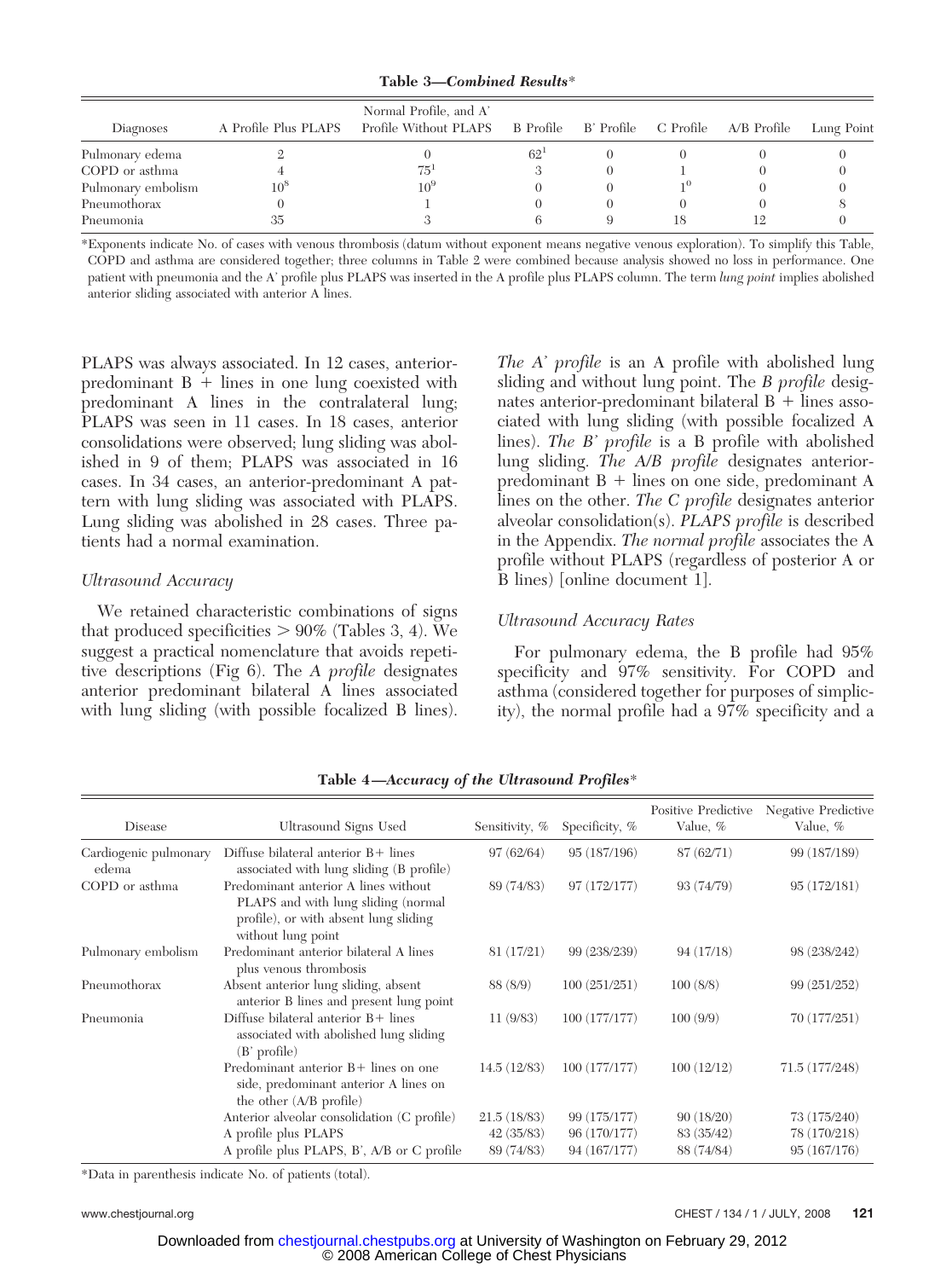

Figure 6. Ultrasound profiles. *Left panel*: The A profile is defined as predominant A lines plus lung sliding at the anterior surface in supine or half-sitting patients (stage 1/1). This profile suggests COPD, embolism, and some posterior pneumonia. Pulmonary edema is nearly ruled out. Middle: The B profile is defined as predominant  $B +$  lines in stage 1. This profile suggests cardiogenic pulmonary edema, and nearly rules out COPD, pulmonary embolism, and pneumothorax. *Right panel*: an A/B + profile, massive B lines at the left lung, A lines at the right lung. This profile is usually associated with pneumonia.

89% sensitivity. For pulmonary embolism, the A profile plus venous thrombosis showed 99% specificity and 81% sensitivity. For pneumothorax, absent anterior lung sliding, anterior A lines, and a positive search for lung point yielded 100% specificity and 88% sensitivity. For pneumonia, specificity and sensitivity were, respectively, 100% and 11% for the B' profile, 100% and 14% for the A/B profile, 99% and 11% for the C profile, and 96% and 42% for the A profile plus PLAPS. These four profiles indicated pneumonia with 94% specificity and 89% sensitivity. For all patients, lung ultrasound yielded correct diagnoses in 90.5% of cases.

#### **DISCUSSION**

Briefly, the B profile (anterior interstitial syndrome with lung sliding) indicated pulmonary edema. The B' profile (lung sliding abolished) indicated pneumonia. The A/B profile (asymmetric anterior interstitial syndrome) and the C profile (anterior consolidation) indicated pneumonia, as did the A profile plus PLAPS. The A profile plus venous thrombosis indicated pulmonary embolism. A normal profile indicated COPD/asthma.

These results correspond to physiopathologic patterns, particularly echoed by ultrasound artifacts, that have been in clinical use since 1994.23 The pleural line is superficial. Most acute disorders reach it: acute interstitial changes involve deep as well as subpleural areas<sup>16,24</sup>; most  $(98.5\%)$  cases of acute alveolar consolidation abut the pleura<sup>21</sup>; pneumothorax and pleural effusions always abut the wall.14 The high acoustic impedance gradient between air and fluid generates artifacts. Air stops ultrasounds, and fluid facilitates their transmission. The air-fluid ratio is 1 in pneumothorax; roughly 0.98 in asthma, COPD, and normal lungs<sup>25</sup>; roughly 0.95 in interstitial syndrome24; near zero in alveolar consolidation; and zero in pleural effusion (online document 2).

COPD and asthma are bronchial diseases assumed to yield a normal lung surface. This explains the ability of ultrasound to distinguish these entities from pulmonary edema.26

In pulmonary edema, the transudate under pressure is pushed along interlobular septa against gravity, up to the anterior wall, explaining the quasiconstant anterior, symmetric interstitial patterns (indicating anterior Kerley lines). Edema of interlobular septa is constant and early.27,28 The B profile (with or without PLAPS due to gravitational filling of dependent alveoli) characterizes pulmonary edema with high accuracy. Posterior interstitial syndrome was not sought, since gravitational interstitial changes are physiologic.24 Pulmonary edema produces transsudate, which is not supposed to generate inflammatory adherences (a factor that may hinder lung sliding, see below).

Pulmonary embolism does not yield interstitial change. A normal anterior lung surface was usually seen, as previously reported.29 None of 92 patients with anterior interstitial patterns had pulmonary embolism. The positive predictive value of deep venous thrombosis was 89%, but 94% if associated with the A profile, suggesting that the search for venous thrombosis should be associated with lung analysis (Table 2). Pneumothorax features have been extensively described.14,15,30

Pneumonia yields numerous signs. The frequent abolition of lung sliding (B' profile) is explainable by inflammatory adherences due to exudate.31 Abolished lung sliding again shows low specificity for pneumothorax (22% positive predictive value here). Pneumonia can be found in a wide variety of loca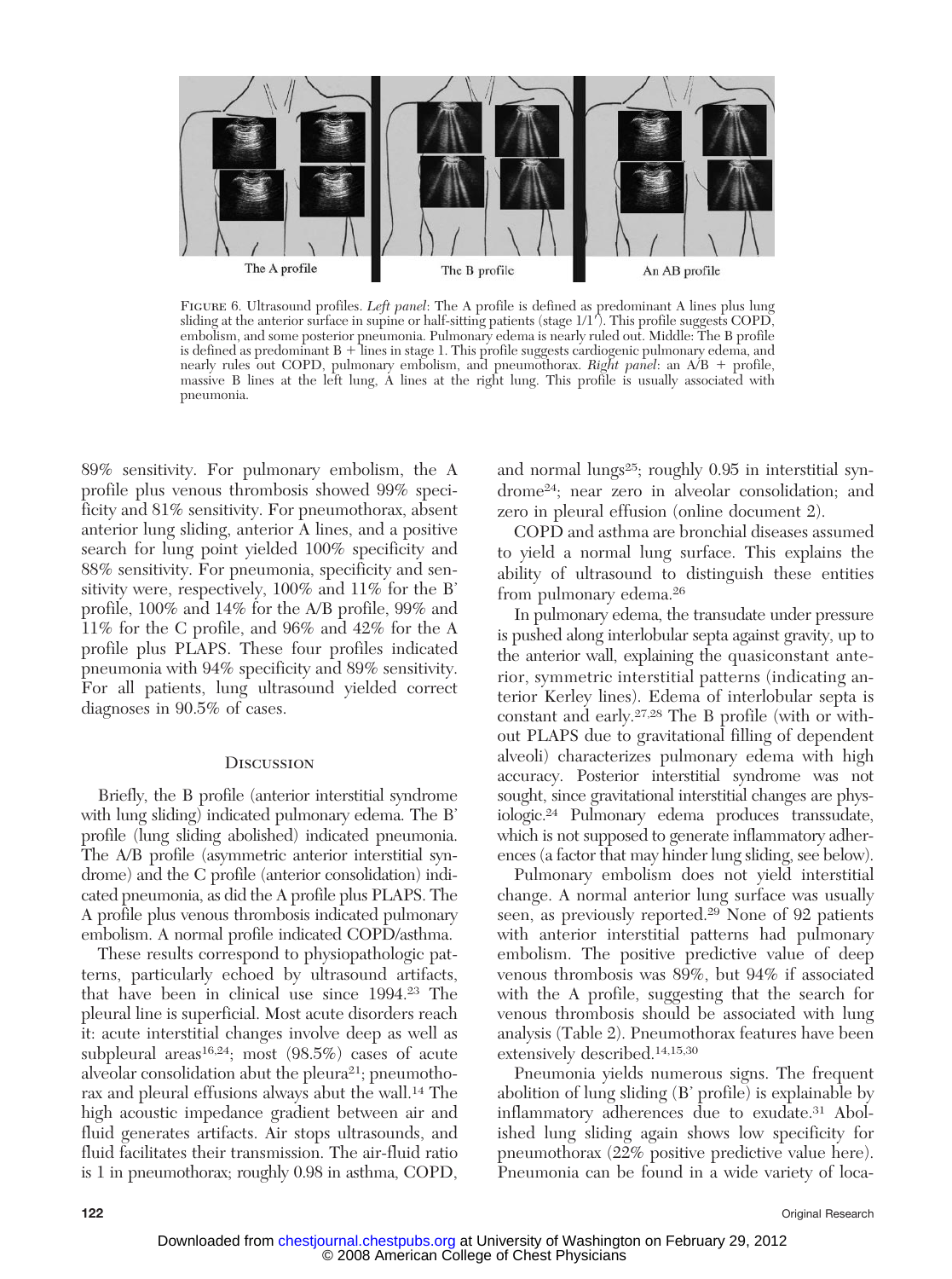tions, which explains the asymmetric patterns (AB profile), anterior consolidations (C profile), or lack of anterior interstitial patterns (A profile). Note that among seven patients initiating ARDS from pneumonia, only one had the B profile. Briefly, ultrasound highlighted distinctions between pneumonia and pulmonary edema. If confirmed by further data, this may provide a potential means of differentiating hemodynamic from permeability-related pulmonary edema.

# *Suggested Algorithm*

Anterior lung sliding is checked first. Its presence discounts pneumothorax. Anterior B lines are sought. The B profile suggests pulmonary edema. The B', A/B, and C profiles suggest pneumonia. The A profile prompts a search for venous thrombosis. If present, pulmonary embolism is considered. If absent, PLAPS is sought. Its presence (A profile plus PLAPS) suggests pneumonia; its absence (normal profile) suggests COPD/asthma (Fig 7).

This algorithm, using ultrasound alone, would have retrospectively given an accurate diagnosis in 90.5% of cases. Its routine integration into the clinical approach would give even better results. This algorithm was called Bedside Lung Ultrasound in Emergency—the BLUE protocol. When your patient is blue, promptly perform a BLUE protocol. The absence of echocardiography in this algorithm stems from the fact that, even if yielding data of primary importance, it gives indirect arguments, whereas lung ultrasound provides a direct approach to acute respiratory failure. In practice, a cardiac analysis completes our approach.

# *Clinical Implications*

Using lung ultrasound saves time and decreases the need for CT, whose drawbacks include delayedcare implementation, irradiation,32–34 cost (therefore available only in resource-rich countries), and the required supine position. Lung ultrasound is nearly equivalent to CT in detecting most disorders,<sup>5</sup> can be repeated at will, and provides additional information.35

Online document 1 shows the number of erroneous initial diagnoses using conventional tools. One fourth of the patients in the first 2 h had erroneous or uncertain initial diagnoses. Many more received inappropriate therapy.

Lung ultrasound generates standardized, reproducible patterns, explaining the high interobserver agreement.5,11,21 Feasibility is high. Lung ultrasound may appear complex at first sight but simply requires a change in thinking.36 Once the process has been learned, a step-by-step use will make it routine. 37-44

#### *Limitations*

The operators in this study have several years of experience. They were not blinded to the patient's clinical presentation, yet ultrasound profiles were established based on objective signs.

Among the erroneous results (9.5%), some resulted from limitations of this simplified ultrasound approach: problems distinguishing pulmonary edema and interstitial pneumonia, or embolism without thrombosis. Others can be explained by possible flaws in the reference tests: "decompensated COPD" associated with the B profile or PLAPS, or "pulmonary edema" without the B profile.



FIGURE 7. A decision tree utilizing lung ultrasonography to guide diagnosis of severe dyspnea.

 © 2008 American College of Chest Physicians Downloaded from [chestjournal.chestpubs.org](http://chestjournal.chestpubs.org/) at University of Washington on February 29, 2012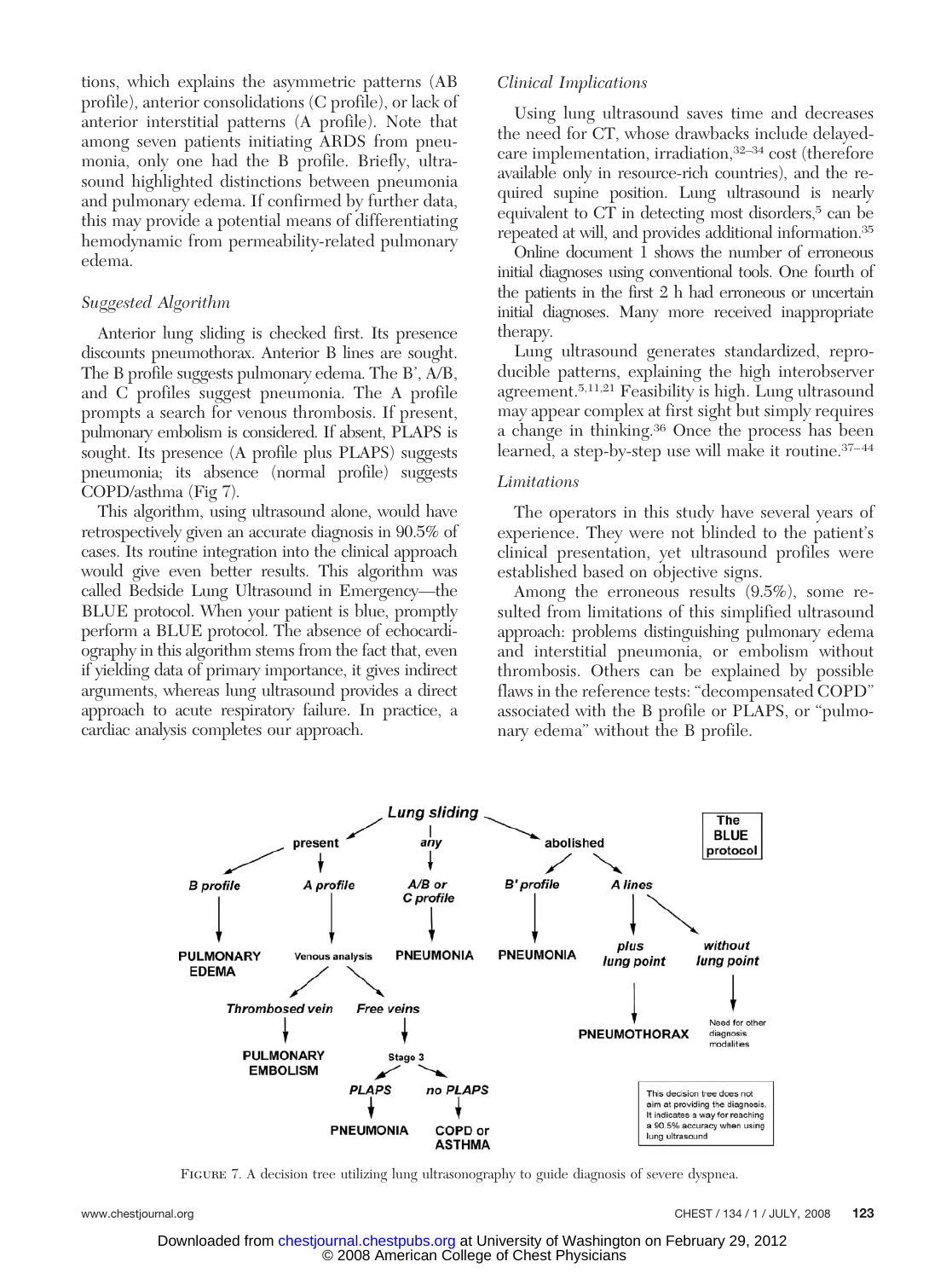As regards the excluded patients, among rare causes of dyspnea, massive pleural effusion was not a diagnostic problem. Chronic interstitial diseases produce B lines; the solution deserves a subtle approach that cannot be discussed herein. Among undefined official diagnosis, note that all patients had one characteristic ultrasound profile. Among patients with several official diagnoses, their inclusion would require an accurate way to determine the respective role of each mechanism involved in respiratory distress.

The choice of the material can be decisive. Cumbersome echocardiographic units with cardiac probes usually have insufficient resolution for the lung. Recent ultracompact technologies (not a mandatory requirement in hospital settings), if technologically designed for cardiac investigations, with no consideration for the lung, will not solve this problem. Both systems usually present additional drawbacks: cost, switch-on time, keyboard design that prevents rapid disinfection, and modes that seek to remove artifacts. The choice of the probe is critical. Vascular probes usually prevent deep analysis and artifact recognition. Abdominal probes have inappropriate ergonomics but are perhaps the least problematic in terms of resolution. The authors use a low-cost, 31-cm large, hybrid machine with a compact design and flat keyboard, available since 1992 and still being manufactured, without Doppler.<sup>45,46</sup> Their microconvex probe, the optimal type of probe for the lungs, is also ideal for emergency whole-body analysis.<sup>22</sup>

#### **CONCLUSIONS**

Lung ultrasound immediately provided diagnosis of acute respiratory failure in 90.5% of cases. It can therefore be added to the armamentarium of critical care.47 The additional value of saving time should provide prompter relief for these severely dyspneic patients.

#### **APPENDIX**

#### *Lung Artifacts Nomenclature*

*A lines* indicate horizontal repetitive artifacts originating from the pleural line. *B lines* indicate vertical, comet-tail artifacts originating from the pleural line, long, hyperechoic, well-defined, dynamic, erasing A lines.

#### *Ultrasound Profiles*

*A profile* represents anterior-predominant bilateral A lines associated with lung sliding. *A' profile* represents A profile with abolished lung sliding and without lung point. *B profile* represents anterior-predominant bilateral B lines associated with lung sliding. *B' profile* represents B profile with abolished lung sliding.

 $A/B$  profile represents anterior-predominant  $B +$  lines at one side and predominant A lines at the other. *C profile* represents anterior alveolar consolidation(s). *PLAPS* represents posterior and/or lateral alveolar and/or pleural syndrome. All these definitions are based on the patient being supine or semirecumbent.

ACKNOWLEDGMENT: So many people surrounded and helped this project, directly or not, that only a collective but warm thanks will be made in this space. Special thanks to François Jardin, who made this work possible.

#### **REFERENCES**

- 1 Wasserman K. Dyspnea on exertion: is it the heart or the lungs? J Am Med Assoc 1982; 248:2039 –2043
- 2 Aronchick J, Epstein D, Gefter WB, et al. Evaluation of the chest radiograph in the emergency department patient. Emerg Med Clin N Am 1985; 3:491–501
- 3 Ray P, Birolleau S, Lefort Y, et al. Acute respiratory failure in the elderly: etiology, emergency diagnosis and prognosis. Crit Care 2006; 10:R82
- 4 Greenbaum DM, Marschall KE. The value of routine daily chest X-rays in intubated patients in the medical intensive care unit. Crit Care Med 1982; 10:29 –30
- 5 Lichtenstein D, Goldstein G, Mourgeon E, et al. Comparative diagnostic performances of auscultation, chest radiography and lung ultrasonography in acute respiratory distress syndrome. Anesthesiology 2004; 100:9-15
- 6 Dénier A. Les ultrasons, leur application au diagnostic. Presse Méd 1946; 22:307-308
- 7 Weinberger SE, Drazen JM. Diagnostic procedures in respiratory diseases. In: Harrison's principles of internal medicine. 15th ed. New York, NY: McGraw-Hill, 2005; 1505–1508
- 8 Lichtenstein D. Lung ultrasound in the critically ill. In: 2004 yearbook of intensive care and emergency medicine. Berlin, Germany: Springer-Verlag, 2004; 625– 644
- 9 Jardin F, Dubourg O. L'exploration échocardiographique en médecine d'urgence. Paris, France: Masson, 1986
- 10 Lichtenstein D, Axler O. Intensive use of general ultrasound in the intensive care unit: a prospective study of 150 consecutive patients. Intensive Care Med 1993; 19:353–355
- 11 Lichtenstein D, Mezière G. Training in general ultrasound by the intensivist [abstract]. Réan Urg 1998; 7(suppl):108s
- 12 Irwin RS, Rippe JM. Intensive care medicine, 6th ed. Philadelphia, PA: Lippincott Williams & Wilkins, 2008; 491– 496
- 13 Lichtenstein D, Mezière G. Ultrasound diagnosis of an acute dyspnea [abstract]. Crit Care 2003; 7(suppl):S93
- 14 Lichtenstein D, Mezière G, Lascols N, et al. Ultrasound diagnosis of occult pneumothorax. Crit Care Med 2005; 33:1231–1238
- 15 Lichtenstein D, Menu Y. A bedside ultrasound sign ruling out pneumothorax in the critically ill: lung sliding. Chest 1995; 108:1345–1348
- 16 Lichtenstein D, Mezière G, Biderman P, et al. The comet-tail artifact, an ultrasound sign of alveolar-interstitial syndrome. Am J Respir Crit Care Med 1997; 156:1640 –1646
- 17 Lichtenstein D, Mezière G, Biderman P, et al. The lung point: an ultrasound sign specific to pneumothorax. Intensive Care Med 2000; 26:1434 –1440
- 18 Joyner CR, Herman RJ, Reid JM. Reflected ultrasound in the detection and localisation of pleural effusion. J Am Med Assoc 1967; 200:399 – 402
- 19 Lichtenstein D, Hulot JS, Rabiller A, et al. Feasibility and safety of ultrasound-aided thoracentesis in mechanically ventilated patients. Intensive Care Med 1999; 25:955–958
- 20 Weinberg B, Diakoumakis EE, Kass EG, et al. The air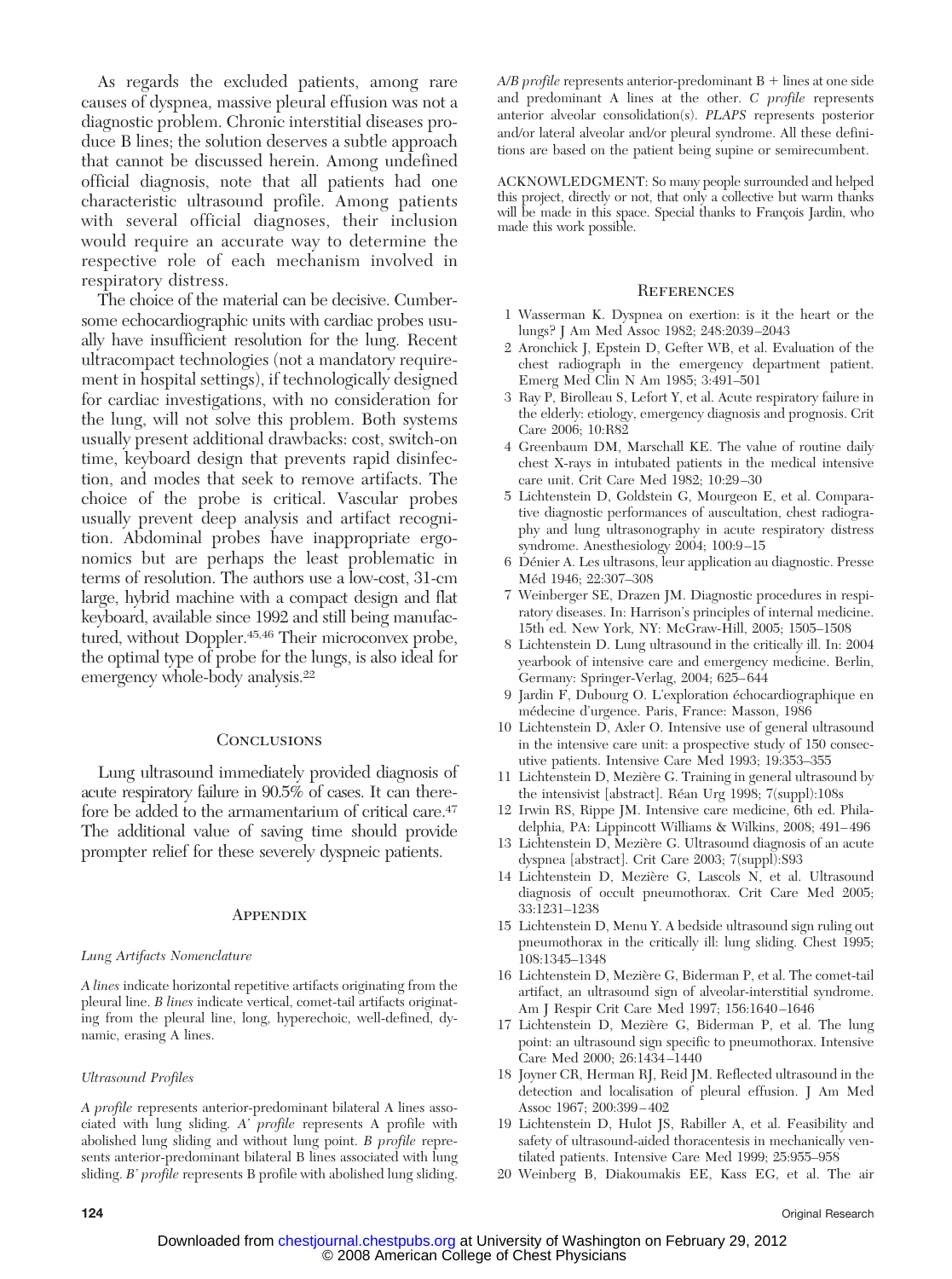bronchogram: sonographic demonstration. AJR Am J Roentgenol 1986; 147:593–595

- 21 Lichtenstein D, Lascols N, Mezière G, et al. Ultrasound diagnosis of alveolar consolidation in the critically ill. Intensive Care Med 2004; 30:276 –281
- 22 Lichtenstein D. General ultrasound in the critically ill, 2nd ed. Heidelberg, Germany: Springer-Verlag, 2005; 70 –95
- 23 Lichtenstein D. Ultrasound diagnosis of pulmonary edema. Rev Im Med 1994; 6:561–562
- 24 Rémy-Jardin M, Rémy J. Dème interstitiel. In: Rémy-Jardin M, Rémy J, eds. Imagerie nouvelle de la pathologie thoracique quotidienne. Paris, France: Springer-Verlag, 1995; 137–143
- 25 Kurt H, Albertine, Williams MC, et al. Anatomy and development of the respiratory tract. In: Murray JF, Nadel JA, eds. Textbook of respiratory medicine, 4th ed. Philadelphia, PA: Elsevier Saunders, 2005; 4 –5
- 26 Lichtenstein D, Mezière G. A lung ultrasound sign allowing bedside distinction between pulmonary edema and COPD: the comet-tail artifact. Intensive Care Med 1998; 24:1331–1334
- 27 Staub NC. Pulmonary edema. Physiol Rev 1974; 54:678 811
- 28 Safran D, Journois D. Circulation pulmonaire. In: Samii K, ed. Anesthésie réanimation chirurgicale, 2nd ed. Paris, France: Flammarion, 1995; 31–38
- 29 Lichtenstein D, Loubières Y. Lung ultrasonography in pulmonary embolism [letter]. Chest 2003; 123:2154
- 30 Lichtenstein D, Mezière G, Biderman P, et al. The comet-tail artifact, an ultrasound sign ruling out pneumothorax. Intensive Care Med 1999; 25:383–388
- 31 Laënnec RTH. Traité de l'auscultation médiate, ou traité du diagnostic des maladies des poumons et du coeur. Paris, France: J.A. Brosson & J.S. Chaudé, 1819; New York, NY: Hafner, 1962; 455– 456
- 32 Brenner DJ, Elliston CD, Hall EJ, et al. Estimated risks of radiation-induced fatal cancer from pediatric CT. AJR Am J Roentgenol 2001; 176:289 –296
- 33 Berrington de Gonzales A, Darby S. Risk of cancer from diagnostic X-rays. Lancet 2004; 363:345–351
- 34 Brenner DJ, Hall EJ. Computed tomography: an increasing source of radiation exposure. N Engl J Med 2007; 357:2277-2284
- 35 Lichtenstein D, Peyrouset O. Lung ultrasound superior to CT? The example of a CT-occult necrotizing pneumonia. Intensive Care Med 2006; 32:334 –335
- 36 Neri L, Storti E, Lichtenstein D. Toward an ultrasound curriculum for critical care medicine. Crit Care Med 2007; 35(suppl):S290 –S304
- 37 Bitschnau R, Mathis G. Chest ultrasound in the diagnosis of acute pulmonary embolism. Radiology 1999; 211:290
- 38 Maury E, Guglielminotti J, Alzieu M, et al. Ultrasonic examination: an alternative to chest radiography after central venous catheter insertion? Am J Respir Crit Care Med 2001; 164:403– 405
- 39 Rowan KR, Kirkpatrick AW, Liu D, et al. Traumatic pneumothorax: detection with thoracic US; correlation with chest radiography and CT. Radiology 2002; 225:210 –214
- 40 Reissig A, Kroegel C. Transthoracic sonography of diffuse parenchymal lung disease: the role of comet tail artifacts. J Ultrasound Med 2003; 22:173–180
- 41 Mayo PH, Goltz HR, Tafreshi M, et al. Safety of ultrasoundguided thoracentesis in patients receiving mechanical ventilation. Chest 2004; 125:1059 –1062
- 42 Soldati G, Testa A, Silva FR, et al. Chest ultrasonography in lung contusion. Chest 2006; 130:533–538
- 43 Volpicelli G, Mussa A, Garofalo G, et al. Bedside lung ultrasound in the assessment of alveolar-interstitial syndrome. Am J Emerg Med 2006; 24:689 – 696
- 44 Fagenholz PJ, Gutman JA, Murray AF, et al. Chest ultrasonography for the diagnosis and monitoring of high-altitude pulmonary edema. Chest 2007; 131:1013–1018
- 45 Cronan JJ. Venous thromboembolic disease: the role of ultrasound, state of the art. Radiology 1993; 186:619 – 630
- 46 Lichtenstein D, Jardin F. Diagnosis of internal jugular vein thrombosis. Intensive Care Med 1997; 23:1188 –1189
- 47 van der Werf TS, Zijlstra JG. Ultrasound of the lung: just imagine. Intensive Care Med 2004; 30:183–184